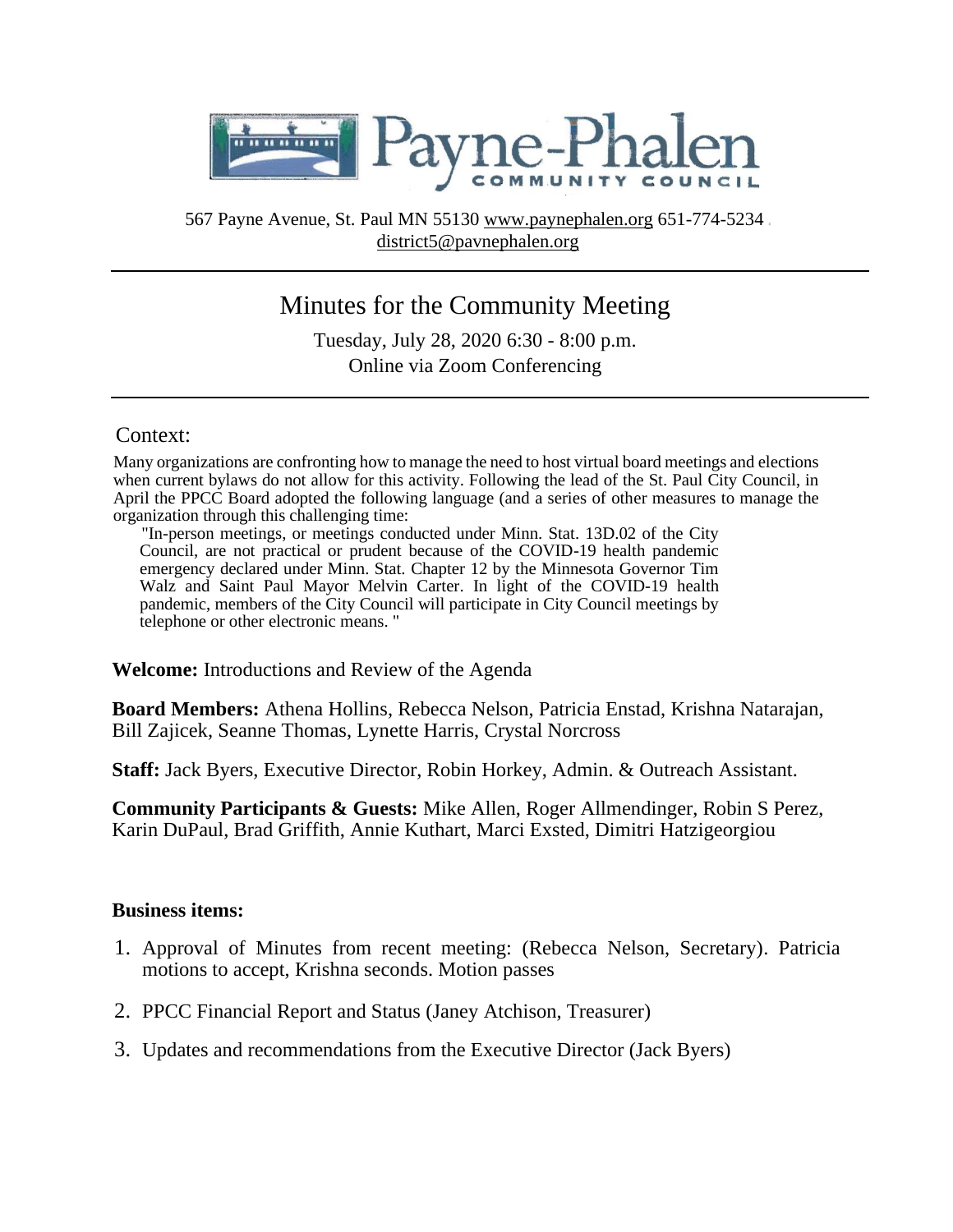Recommends supporting staff in updating and expanding communications, engagement platforms, tools & resources. Forging expanding resources for financial stability and developing model of hybrid operations.

Recommends updating and revising project scope, timeline & phasing strategy. Partner with allied organizations. Solidify online engagement tools & activities. Also, take foundation resources from 2020 and save to use early in the new year as we had fully intended.

Recommends Not spending time organizing in person Annual meeting, plan for an online election and/or extending current board terms and filling current vacancies. Will form nominating committee and event committee to work with staff to pursue other options and continue efforts to recruit potential candidates.

Rebecca makes a motion to create one nominating & events committee combined. Bill seconds and motion passes.

Committee consists of Rebecca, Patricia, Athena and Bill.

Bill motions to accept recommendations from Jack. Seanne seconds and motion passes.

### Community Discussion:

4. Cultivating and maintaining partnerships: Shaping, re-shaping, and affirming our values for working effectively on behalf of our communities.

Bill makes motion to add three more food shelves to the list of Community partners. Merrick Community Services, Salvation Army and Mom's Food Shelf. Rebecca seconds and motion passes.

Patricia makes a motion to write a letter of recommendation for Mom's Food Shelf for a grant opportunity that is available. Bill seconds. Motion passes.

Wrap-up, announcements, and other business:

Crystal's organization is having "Flower Power" event to highlight mass incarceration at Indian Mounds Park. From Sunrise to Sunset with many Indigenous Artists. Saturday August 1<sup>st</sup>. Please bring flowers to help honor.